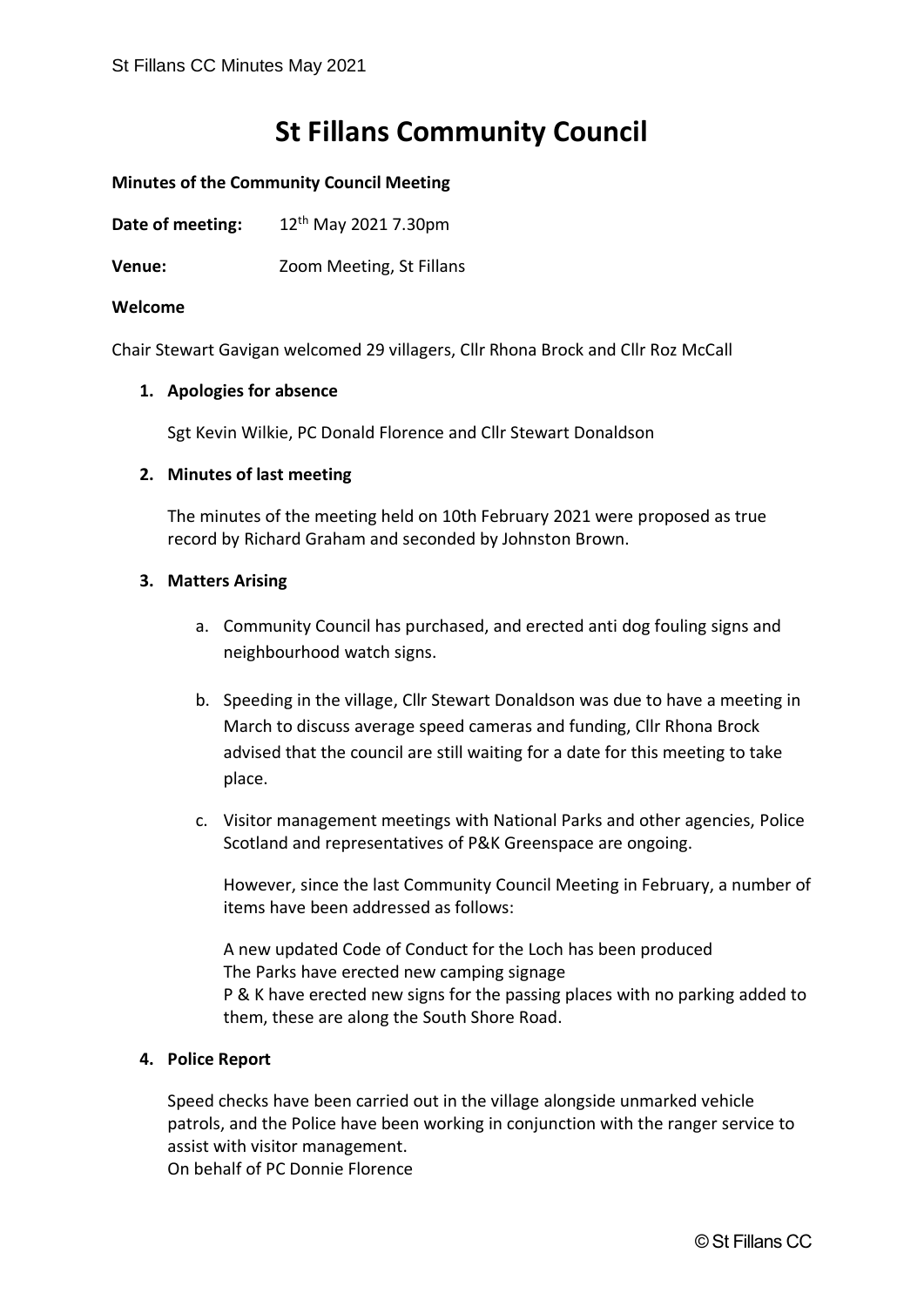### **5. Planning applications received**

2020/0277/DET – 21st January 2021 Further application for planning for the erection of a dwelling house without complying with condition 3 attached to 98/00064/FUL/P Mr Robert McLarty, West View

2021/0023/DET – 7th February 2021 – **Approved 9th May 2021** Change of use of hotel conference to shop Ms Susan Stuart, Four Seasons Hotel

2021/0024/ADV – 7th February 2021 – **Approved 8th April 2021** Installation of 2 No. illuminated signs Ms Susan Stuart, Four Seasons Hotel

2021/0033/LAW – 3rd February 2021 – **Certificate Issued 9th April 2021** Certificate of Lawfulness (Existing) static caravan park for up to 45 caravans Monarch Empire Developments Ltd.

2020/0287/ADV – 13th January 2021 - **Approved 5th March 2021** Installation of 4 No. pole mounted signs between Ardrostan and St Fillans Loch Lomond & the Trossachs National Park

2021/0063/DET – 8th March 2021 Erection of new dwelling (original house Ingleside demolished under 2007/0258/DET. Mr Colin Wilson, Ingleside

2020/0133/HAE – 30th June 2020 – **Approved 26th March 2021** Erection of two storey side extension and removal of bay window Mr Jonathon Dovey, Auchendoune

2021/0081/HAE – 31st March 2021 Erection of two storey extension to replace existing extension and erection of porch Mr and Mrs Gavigan, Heatherlea

2021/0110/TRE – 26th March 2021- **No Objections 4th May 2021** Tree works in a conservation area, 5 trees require pollarding Mr Richard Steventon, Deaitch Cottage

2020/0290/LAW – 7th December 2020 – **Certificate issued 15th April 2021** Lawfulness of erection of dwelling house approved under 2014/0050/DET Mr Bobby Salmond, Land west of Earn View

Jim Brierley enquired about the application from Bobby Salmond. Having checked the application, there was a condition on the original application under 2014/0050/DET that there had to be improvements to the junction of Shoemakers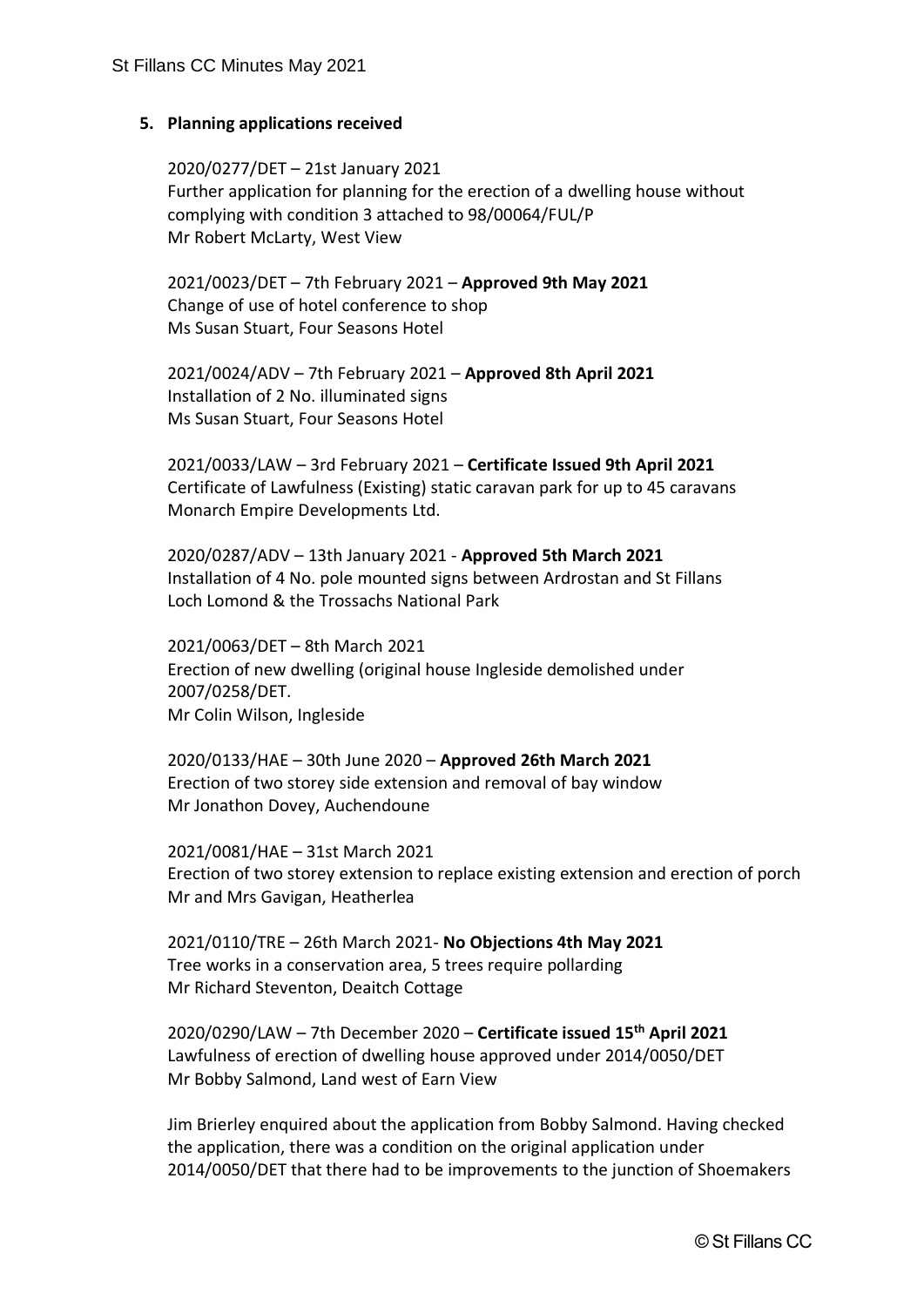Lane and the A85. On the basis of evidence provided it was concluded that material operations took place prior to the expiry of the planning permission and planning consent 2014/0050/DET therefore remains extant and a certificate was issued.

## **6. Village working groups**

### **a. Garden Group**

The Garden Group had a socially distant working party which included the annual pre-season litter pick. Pictures and a write up have been featured on P & K's Greenspace website promoting their "Love it like a Local" campaign.

## **b. Path Group**

i. Railway Path - Fortrenn Section: Still waiting for SSE to sign their Path Agreement but hoping to complete this section within the next few months. The appointed Contractor is on stand-by.

ii. Railway Path - Glentarken and Ardveich/Derry Woods Forestry sections are continuing to be planned and are progressing.

iii. Don has very kindly updated all the Village walks on our website (including new photos where required) but if villagers (or their guests) spot any errors or misleading instructions, please let Geoff know. Also, if anyone has any suggestions for other favourite local walks to be added, again, please let Geoff know. Thanks.

iv. Over the past few months, the Paths Group have cleared encroaching vegetation along all the 'made up' sections of the Railway Path and the path is now restored to its full width - massive thanks to all involved.

v. Thanks to whoever cleared and improved the Goat's/Scree Path.

vi. A few of the old, dilapidated path benches are being renovated and will hopefully be returned to their former glory and locations soon.

vii. A massive thanks to Park Rangers, Gareth and Colin (and Craig), for clearing an assortment of fallen trees on the Path heading towards the Old Village (Yellow Walk).

viii. We plan to improve some bad drainage spots on some of our paths over the next few months - but if anyone finds any other path problems, please let Geoff Hardman-Carter know.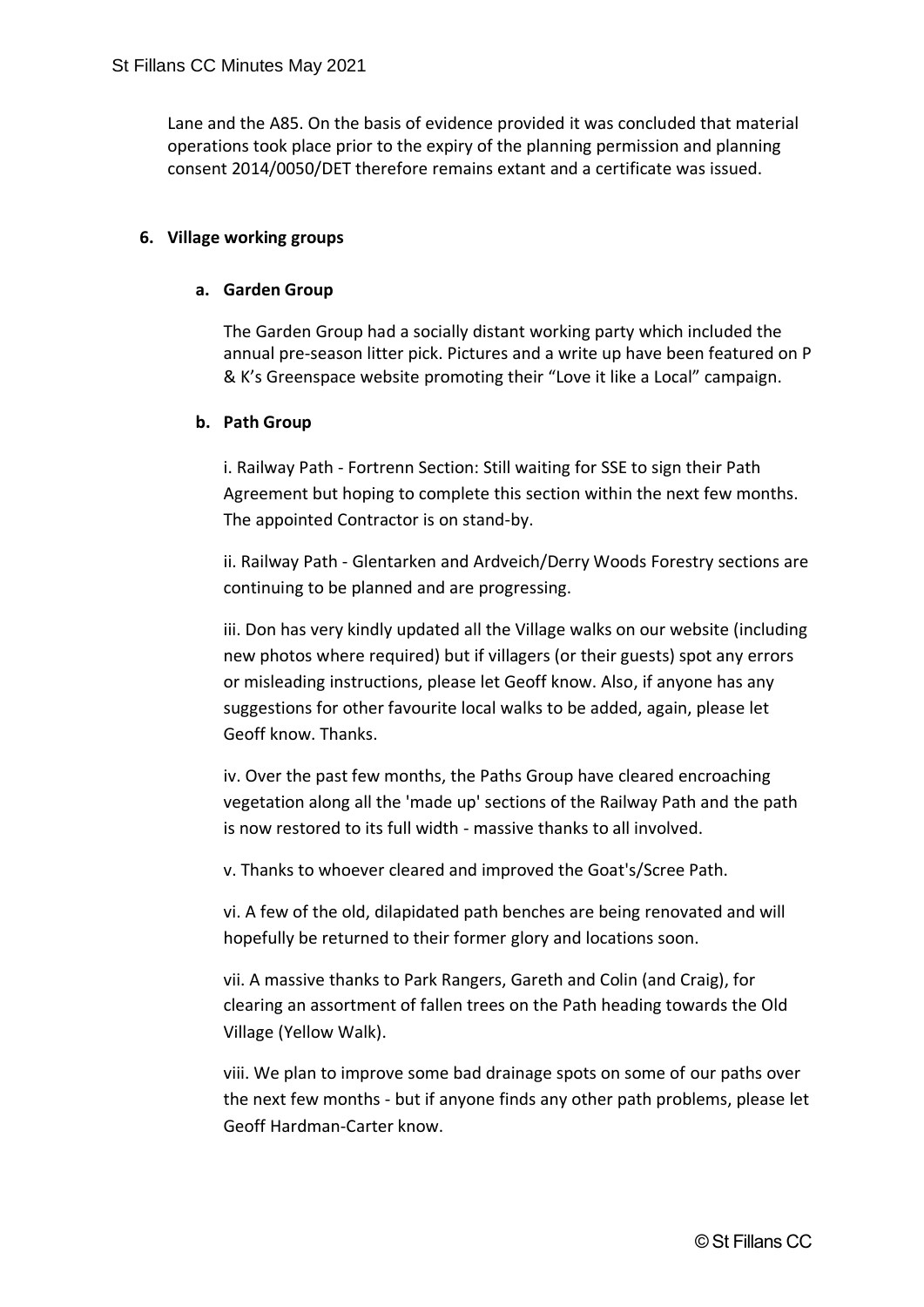## **c. Festive Committee**

Ulrika Hollas advised that the Festive Committee, are planning to hold a oneday festival type event on the 14th August 2021, which will feature local talent, providing there are no future Covid restrictions. Details are to follow in the near future.

## **d. Play Park Group**

Anne Patrick has agreed to take over maintenance of the willow tunnel. Anyone wishing to help, please contact Anne. Catriona Adams has also been assisting Anne and they are currently planning to lay bark in the tunnel for weed suppression.

Nothing else to report and the Play Park Group is going to go dormant. A huge thank you to Russell and his group for his and their efforts over many years to bring the Play Park to fruition.

Lorna Kennelly asked if was possible to send out another request for parents and children to help with the upkeep of the Play Park.

### **e. Community Centre Feasibility Study Group**

Richard Graham gave a brief history behind the request from the Community Council in February 2021 to form a Feasibility Study Group. In the 2017-2022 Community Action Plan one of the aspirations of the village was to "investigate the development of a large, multi-use village hall with catering facilities".

An email was sent out to the village in April to inform the village that the group had been set up.

The Group members are, Richard Graham, Steve Howell, Bruce Montgomery and Barry Fisher.

There are potentially four sites that have been identified within the village:

Existing Site – This has been ruled out because of the lack of space and parking facilities

Area beside the Play Park – Good land and space but only access would be via Shoemakers Lane which is only a single-track road.

Dundurn Walk – Has been ruled out because of the proposed future development proposed by Drummond Estates.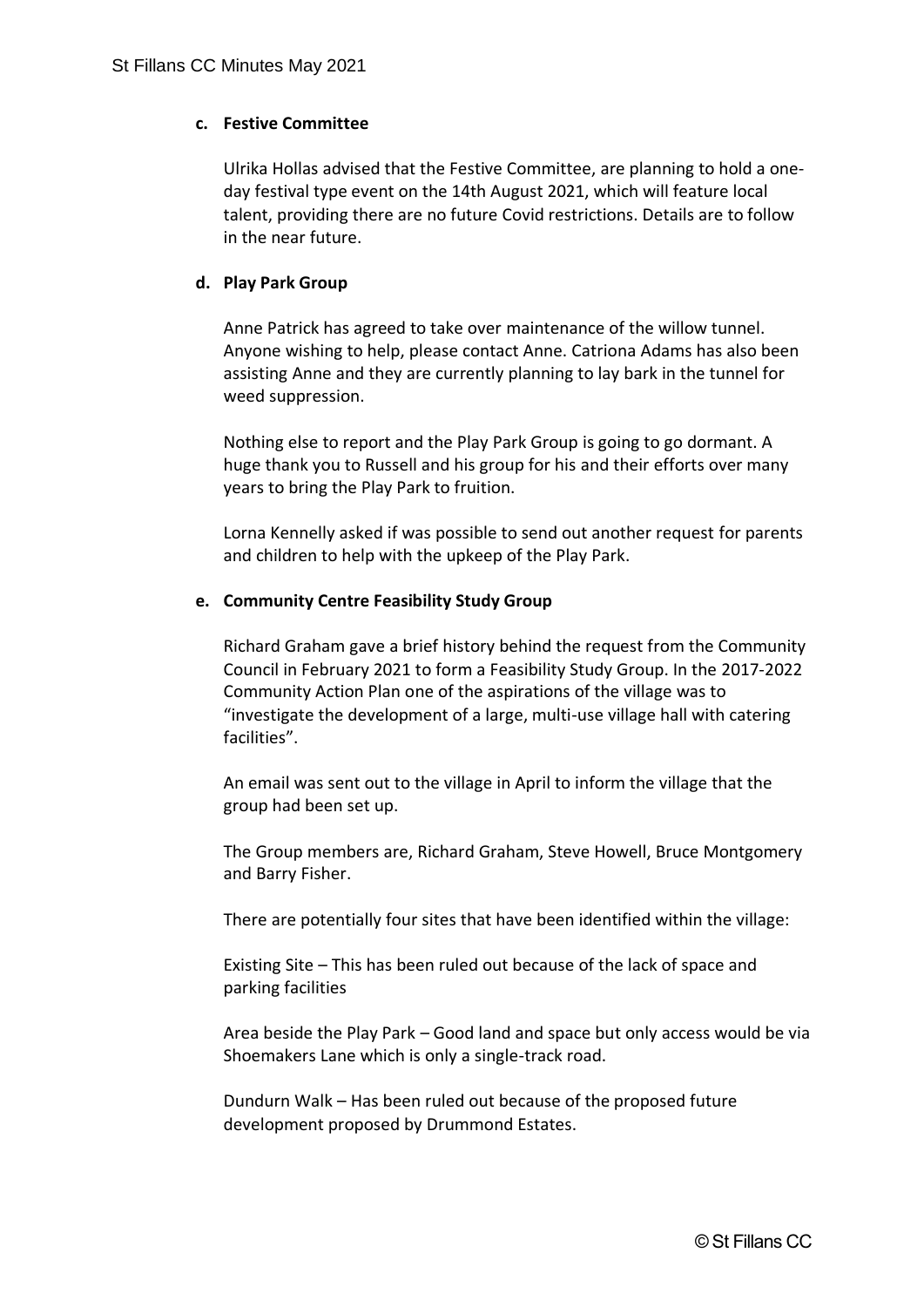Land behind the memorial – good space but SEPA have shown 1 in 20-year chance of flood. If this area was chosen it would require a meeting with SEPA.

Mike Aldridge has been contacted regarding the study and has responded positively.

Two architects have been involved in the initial surveys, Andrew Finlayson and Jim Denholm. Jim Denholm currently works for Drummond Estates.

Next stage is for Richard Graham to write to Mike Aldridge formally.

Cllr Rhona Brock advised that if help was required from P & K the group should contact Tracy Ramsey and James Gardener.

# **f. Cultural Heritage Group**

Jim Brierley confirmed that the group were halfway through the initial tidy up and the gate is under repair. Sandy Stewart has been contacted regarding the collapsed wall of the chapel; he is currently waiting for quotations for repair.

Following a meeting with Elspeth Bruce of P & K Greenspace, the Council have agreed to supply new signage and paint for the gate. Elspeth also advised about a new initiative being set up within P & K "Friends of Cemeteries and Burial Grounds" which is being created to encourage volunteers to help maintain these areas.

# **7. AOB**

- a. Recent Housing Survey Ulrika advised that 31 people responded, the main issue identified was the requirement of smaller properties within the village to allow for downsizing. Ulrika will email the responses out to the village.
- b. Still This project has been on the agenda for the last couple of years, but the issue has been funding. Following a meeting with P & K Greenspace on Friday, whilst there are no guarantees, it appears there may be some funding that we can apply for to complete this village project, which has been on the back burner during 2020 because of Covid and its restrictions. There is a limited time to prepare the application.

Lorna Kennelly asked about other projects that could be considered, Ulrika Hollas mentioned that the "Still" project had already been approved by villagers. However, following on from this if villagers have any other projects they wish to be considered for the future, please let the Community Council know, so that the ideas may be sent out to the village for discussion and approval.